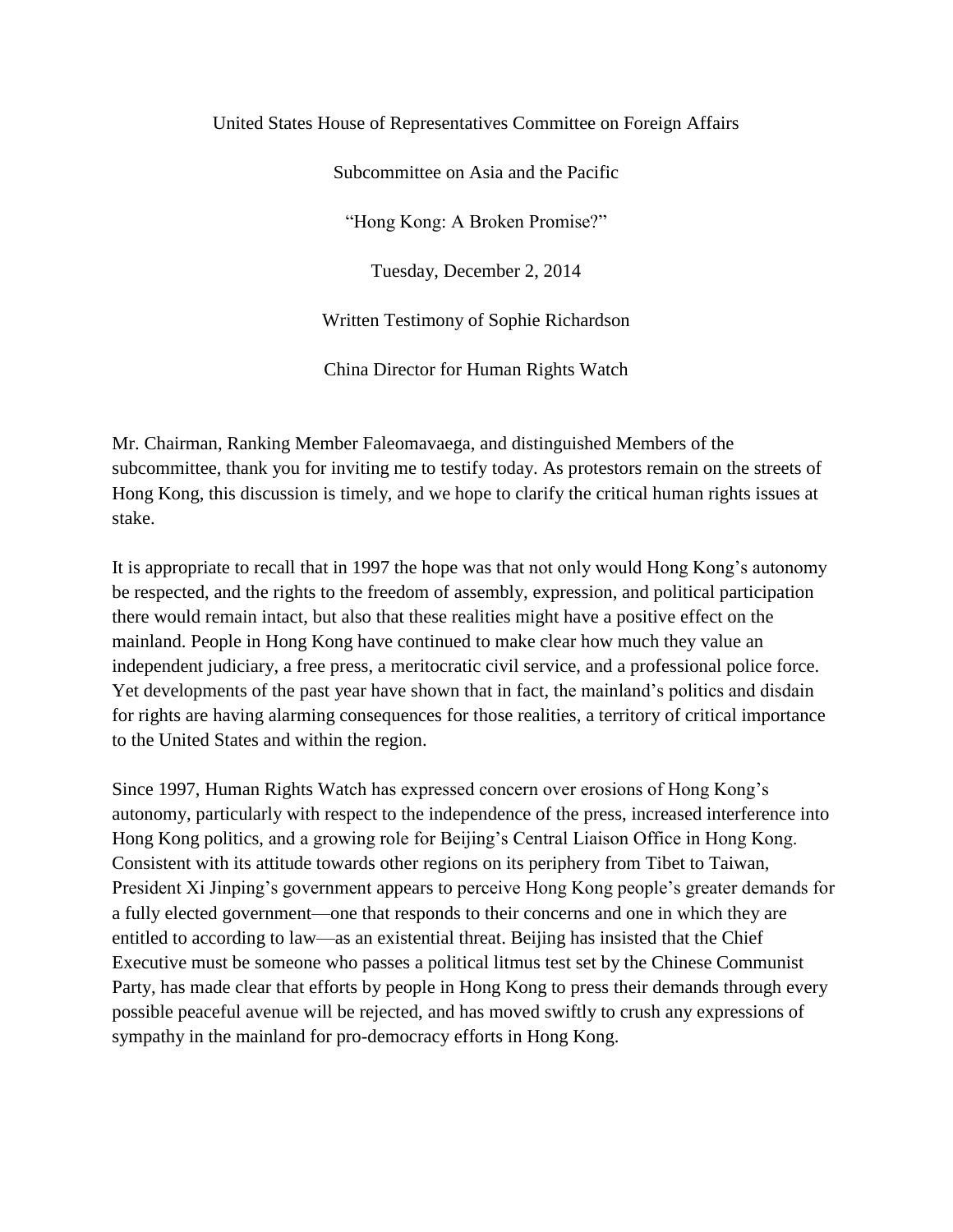The extraordinary demonstrations by a cross-section of people in Hong Kong are in turn not simply about the composition of Hong Kong's nomination committee. After waiting patiently for years for China to fulfill its promise to give democracy, many are angry at the central government's overreach, particularly with respect to its decision to retain control over the selection of Hong Kong's leader. Many expressed growing frustration and a sense of marginalization by the Hong Kong government, arguing that it increasingly failed to respond to the interests of the majority on issues ranging from education policy to urban planning. They are also a reaction to threats to key independent institutions in the territory that have helped protect human rights, and to growing unease over whether the Hong Kong government is serving the interests of the Hong Kong people or the central government when it comes to key decisions. In the broadest sense, the current tensions are local and logical reactions of people who have enjoyed civil liberties, an independent judiciary, a free press, and a reasonably responsive government, but who see these freedoms increasingly threatened, and who have some sense of how these rights are denied just across the border.

### Beijing's legal obligations with respect to Hong Kong

The 1984 Sino-British Joint Declaration spells out the terms for transfer of Hong Kong from British to Chinese control. That document stipulates that Hong Kong shall have "a high degree of autonomy" in matters other than national defense and foreign policy, while the Basic Law, Hong Kong's functional constitution, states that universal suffrage is the "ultimate aim" for the selection of the chief executive, the top leader, as well as members of the Legislative Council. The Basic Law also provides that the International Covenant on Civil and Political Rights (ICCPR) applies to Hong Kong, and the Covenant's guarantee of universal and equal suffrage means that people not only have the right to vote in elections, but also that they should have the right to stand for elections regardless of their political views. The committee responsible for monitoring the implementation of the ICCPR has also stated that when the law requires a certain threshold of supporters for nomination, "this requirement should be reasonable and not act as a barrier to candidacy."

Hong Kong's Basic Law states that Hong Kong can move towards the goal of universal suffrage by amending the electoral methods in three steps. First, two-thirds of all Legislative Council members have to endorse the amendments. Second, the current chief executive has to agree to it. Lastly, the amendments have to be reported to China's Standing Committee for the National Peoples' Congress (NPCSC) for approval.

The central government, in a series of decisions made since 1997, has backtracked on this obligation to institute universal and equal suffrage. The commitment to allowing electoral reform to be decided by Hong Kong people was first broken on April 6, 2004, when the NPCSC made an "interpretation" of the Basic Law adding a requirement that the chief executive submit a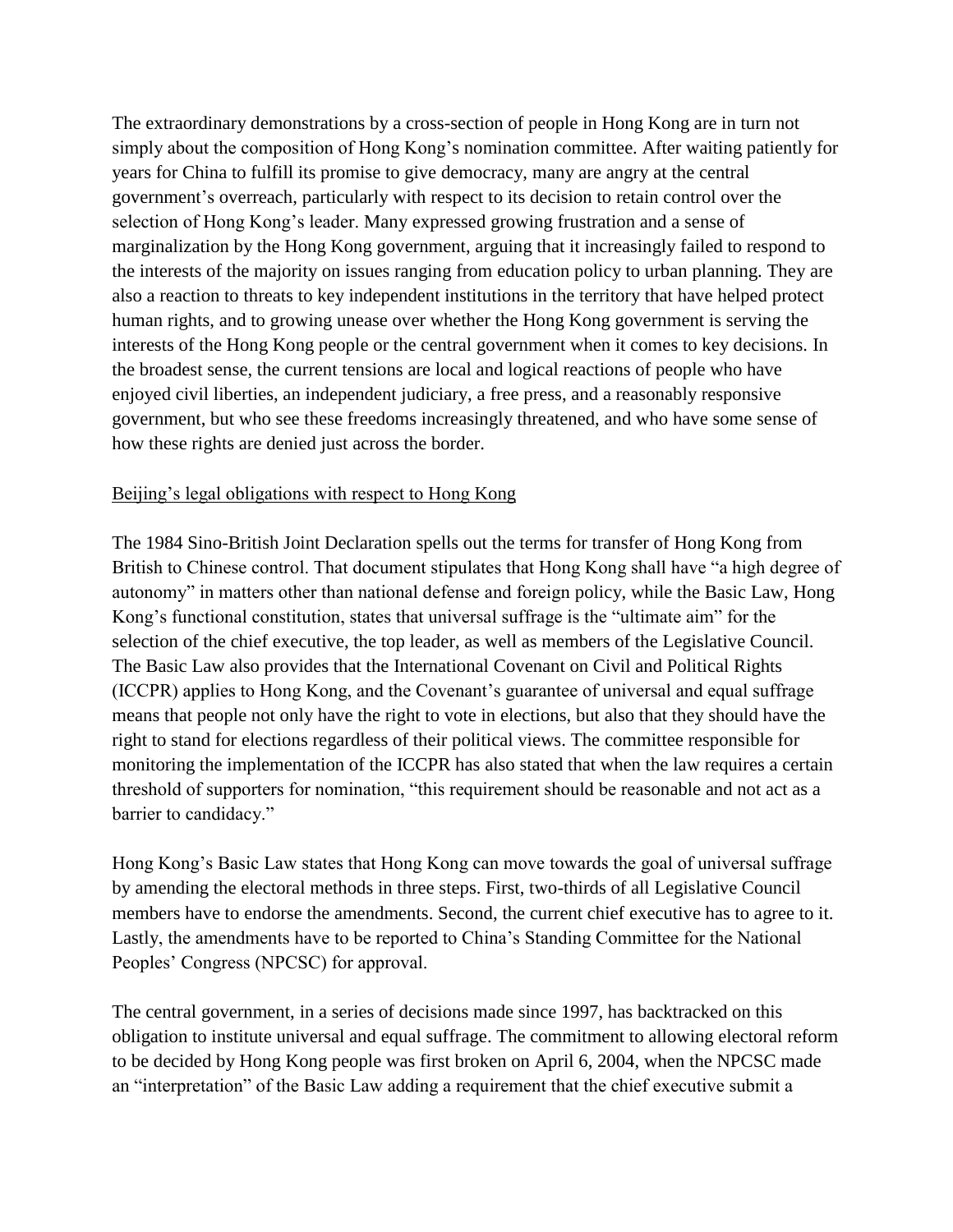report to Beijing justifying the need for any further democratization. The decision shifted the initiative in proposing electoral reforms to Beijing's hand-picked chief executive, and away from the Legislative Council. In April 2004, directly after this NPCSC decision, the Chief Executive submitted a report that downplayed the need for substantial reform, and the NPCSC quickly followed this with a decision that ruled out universal suffrage for the 2007 selection of the chief executive and the selection of the 2008 Legislative Council.

In 2007, it ruled again that there would not be universal suffrage for the next elections of the chief executive and the Legislative Council in 2012. However, the 2007 decision also said that universal suffrage was "maybe" in store for the next chief executive election and Legislative Council elections in 2017 and 2020, respectively.

# Recent developments

As Hong Kong authorities began in late 2013 to prepare for a public consultation on how the 2017 elections should be carried out, Li Fei, a top mainland official and chairman of Beijing's Basic Law Committee, gave a speech stating that Hong Kong's chief executive must be an individual who "loves the country and loves Hong Kong," and that people who "confront the central government" do not meet this criterion. This followed similar pronouncements by Li's predecessor, Qiao Xiaoyang, as well as the director of the Liaison Office of the Chinese Government in Hong Kong, Zhang Xiaoming. Li added that the nomination committee for the chief executive would be restricted to a small selected group of Hong Kong people who will make a "collective" decision on candidates allowed to run in the election. The position countered earlier proposals by prodemocracy groups advocating a process in which all Hong Kong voters would be considered "members" of the nominating committee and candidates securing a specified number of public nominations would get on the ballot.

Over the subsequent months, the Hong Kong government and large parts of the public made their views clear about democracy and about Hong Kong's future. In early June 2014—shortly after the 25<sup>th</sup> anniversary of the Tiananmen Massacre—the Chinese government issued a "white" paper" asserting "overall jurisdiction" over Hong Kong, and that Hong Kong "is limited to the level of autonomy granted by the central leadership." This was widely seen as a violation of the commitment to "one country, two systems" in which Hong Kong would be granted "a high degree of autonomy," except in foreign affairs and defense. While the substance of the "white paper" was not new, and carries no legal weight, its timing and language were seen as abrasive and unnecessary by many in Hong Kong.

In late June 2014, more than 700,000 Hong Kong people—one in five registered voters participated in an unofficial, non-binding referendum to choose among three proposals for political reform that ensure universal suffrage via the pro-democracy "Occupy Central with Love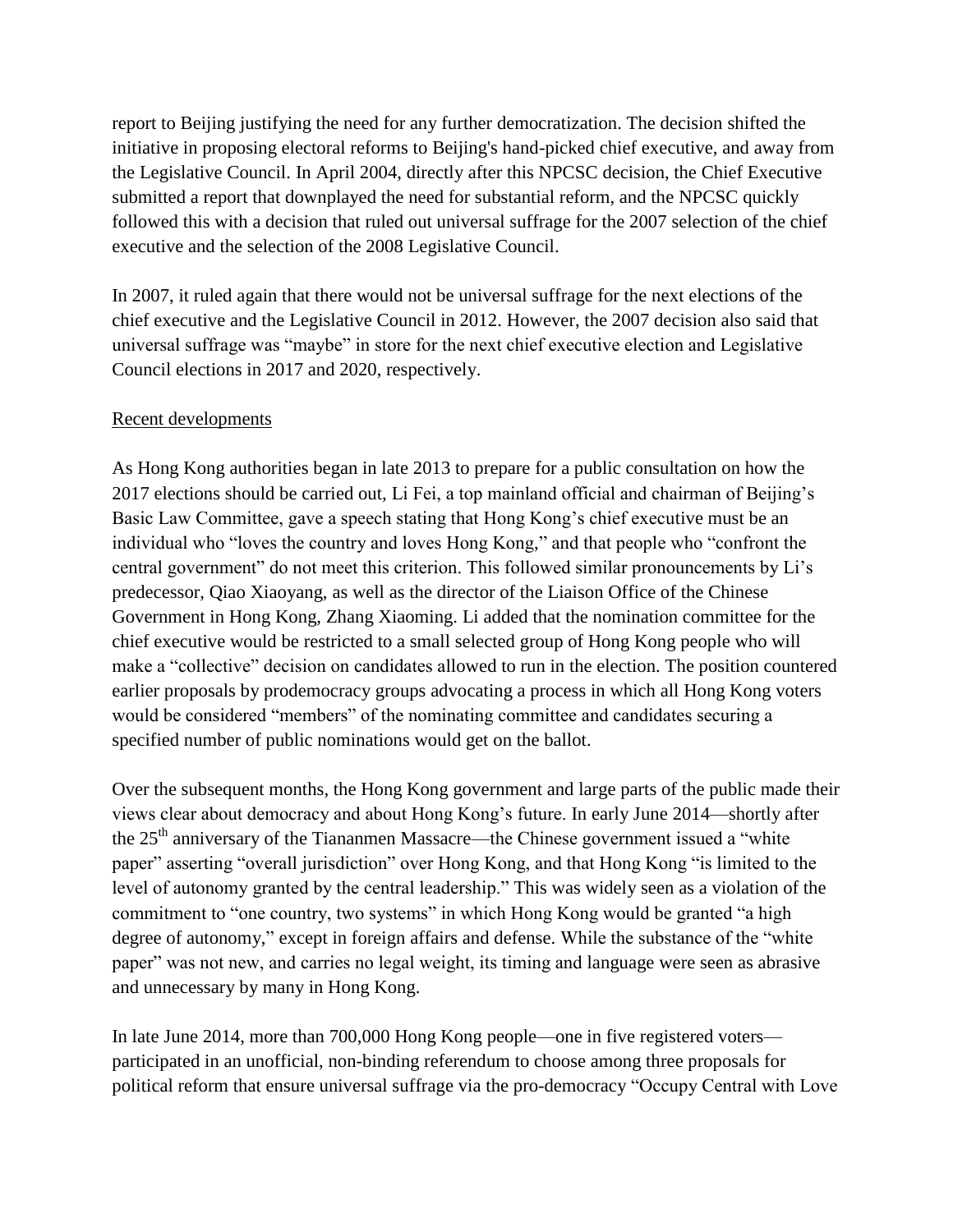and Peace" movement. The central government dismissed this effort as illegal and the product of "anti-China forces." In mid-July, Hong Kong Chief Executive (CE) Leung Chun-ying submitted the results of the government's public consultation to the central government, claiming it was "mainstream opinion" that a subsequent CE "love China and love Hong Kong," that the power to nominate CE candidates should remain vested in a committee controlled by Beijing, and that the legislature should not be democratized before the 2017 elections. The results of the public consultation as presented to the central Chinese government were clearly manipulated, and failed to reflect different views articulated by large segments of the population.

Following the report's submission, on August 31, 2014, the NPCSC handed down its decision, which catalyzed the Occupy demonstrations: while it would allow all eligible voters in Hong Kong to cast ballots for the territory's chief executive, it would impose a stringent screening mechanism that effectively bars candidates the central government in Beijing dislikes from nomination for chief executive.

In reaction to the Chinese government's August 31 rejection of open nominations for Hong Kong's chief executive, Occupy Central protest leaders, pan-democrats, and student protest leaders vowed to launch an "era of civil disobedience." Students boycotted classes between September 22 and 26; as that boycott came to a close, a group of students entered Civic Square, in front of the government headquarters in Admiralty, without permission. Police surrounded the students, and arrested and pepper sprayed some of them. The police treatment of the students provoked a large number of people—about 50,000— to congregate around Civic Square on September 27. "Occupy Central" organizers then announced that they were officially launching their planned demonstrations.

On September 28, Hong Kong police declared the protest illegal, and cordoned off the government headquarters grounds. The announcement drew even more protesters, who demanded access to the government headquarters. After an hours long standoff with police, protesters walked out onto a major thoroughfare that separated them from government headquarters. Police responded with pepper spray, batons, and 87 cans of tear gas. Protesters refused to disperse, and by the next morning they had occupied three sites in Hong Kong. For weeks, two of these sites remained occupied by hundreds of protesters, despite repeated police clearances, and assaults by persons opposing the Occupy movement. After police cleared one site in Mongkok on November 26, protesters responded with "fluid occupation" which involves repeatedly "crossing roads" slowly along the stretch of the former occupy sites to temporarily block traffic, as well as a failed escalation on November 30 to block all access to government headquarters in Admiralty.

### Human rights concerns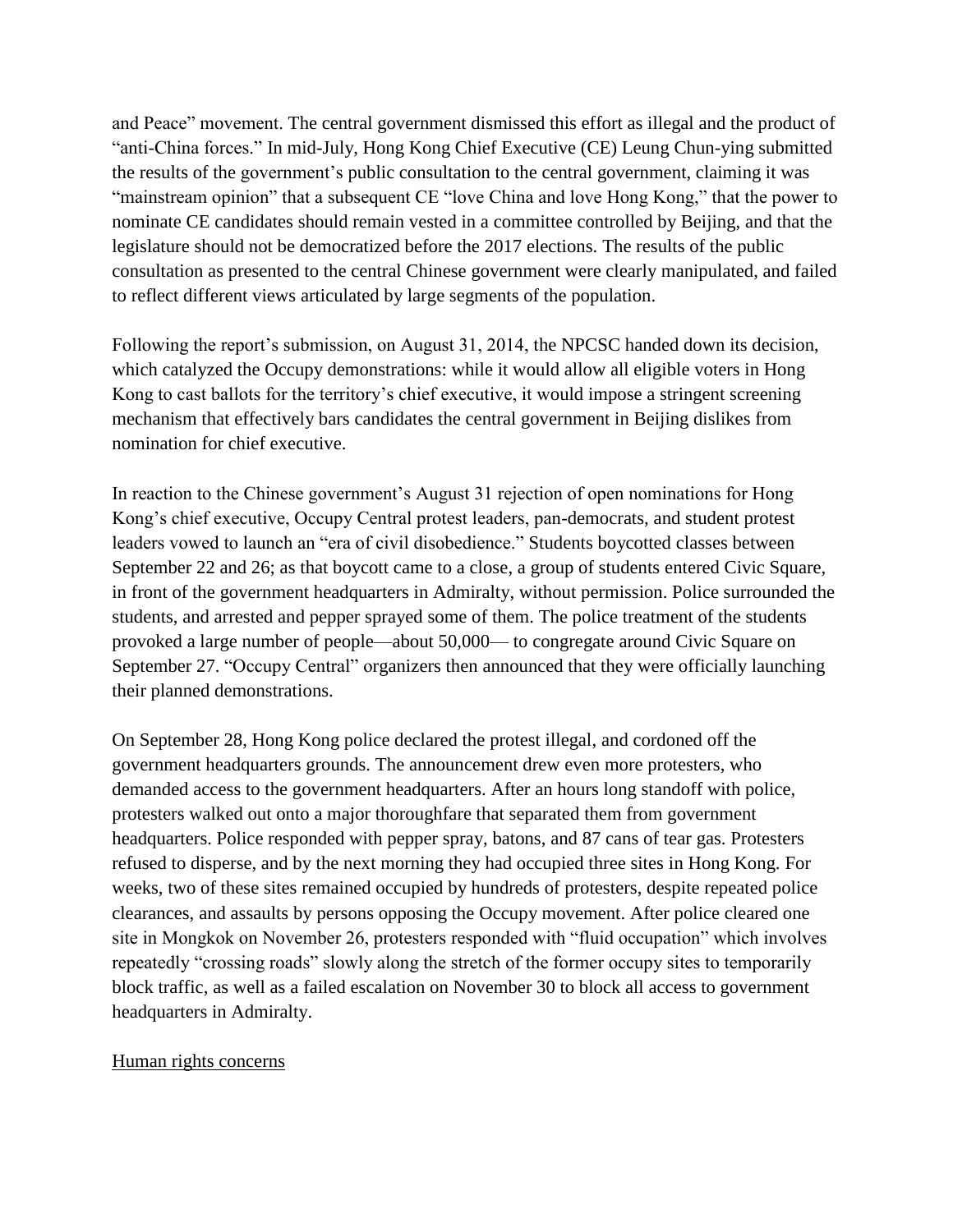Human Rights Watch has a host of concerns about human rights violations in Hong Kong, both specific to the protests and to larger issues.

On the core issue of electoral arrangements, the Basic Law guarantees the continued application of the International Covenant on Civil and Political Rights to Hong Kong, which in turn guarantees that people shall not only have the right to vote in elections, but also that they should have the right to stand for elections regardless of their political views. While the August 31 NPCSC decision will expand the vote to choose the Chief Executive to all eligible voters, it retains central government control over the nominating committee that will determine who may run as a candidate for chief executive. As recently as October 23, 2014, the UN's Human Rights Committee expressed concern that the proposed nomination process poses "unreasonable restrictions" on the right to run.

The protests themselves have involved a number of human rights violations.

- Mainland and Hong Kong authorities deemed the protests illegal because organizers had not obtained permission under the Public Order Ordinance. Yet this Ordinance is in tension with international law because it imposes significant restrictions on the freedom of assembly without considering the importance of the right to gather to express grievances, and is susceptible to political abuse.
- The Hong Kong police's use of force, including tear gas and pepper spray, against unarmed protestors is of deep concern. While we note as positive Chief Executive Leung's condemnation of violence against protestors on October 4, and the arrest of seven police in late November for their brutal beating on October 16 of a peaceful demonstrator, the October 6 statement by the Chief Executive that authorities would use "all actions necessary" and evidence of further incidents involving excessive use of force by the police have undermined public confidence in the strict adherence of the police to the UN Basic Principles on the Use of Force and Firearms. Human Rights Watch calls on the Hong Kong government to conduct an independent investigation into police conduct during the protests.
- We are similarly deeply concerned about arrests of peaceful protestors at the beginning of the demonstrations in late September, but also during the late November efforts to clear protestors from particular locations, including the arrests of student demonstration leaders Joshua Wong and Lester Shum.
- We are also concerned that protesters appear to be subject to various types of intrusive surveillance by both the Hong Kong and Chinese governments, which apparently have based decisions to arrest protest leaders and bar others from entering China on their online postings and participation in the protests. The sense of pervasive collection and monitoring of participation in public debates and protests have thrown a pall over Hong Kong's robust civil liberties.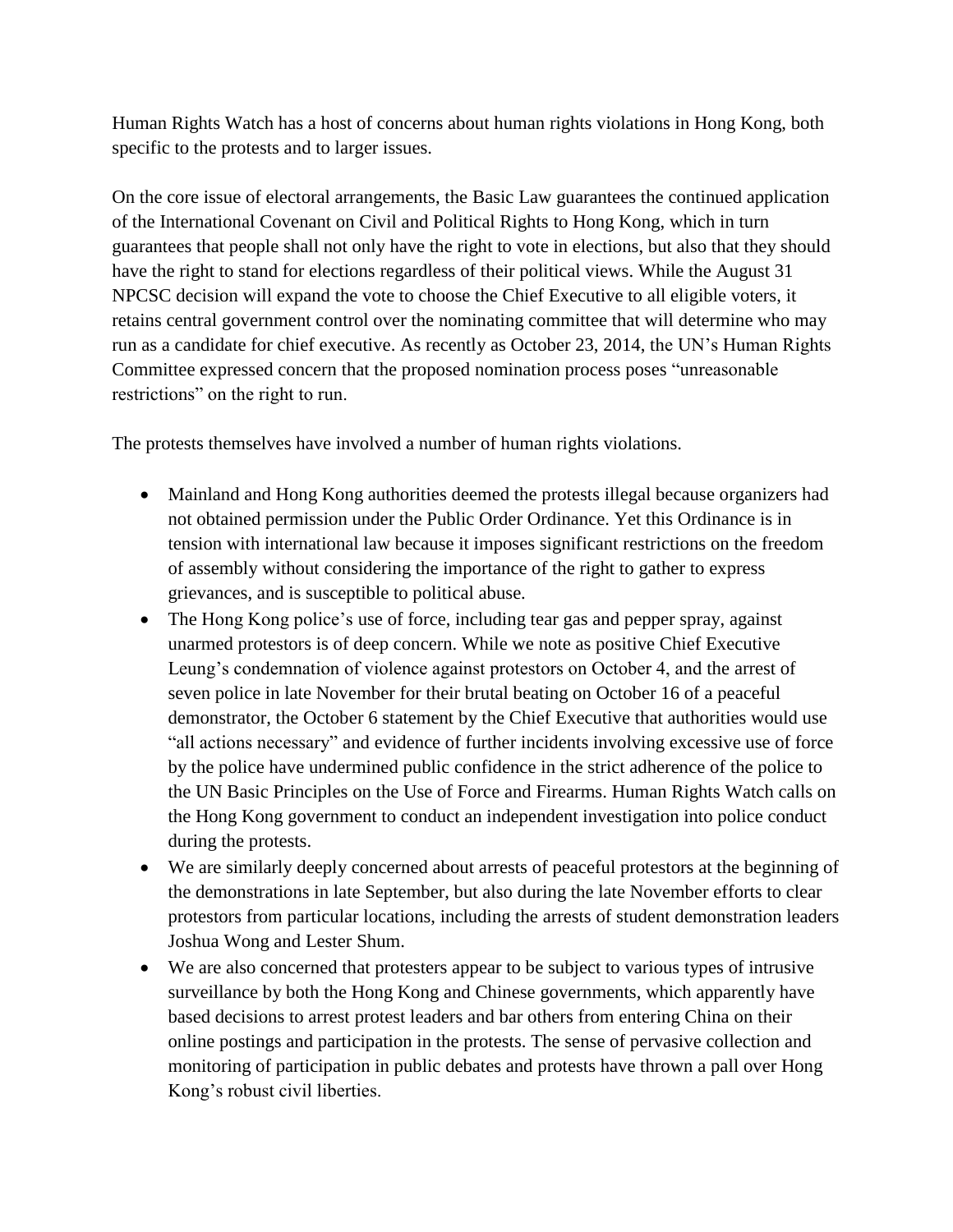### Larger implications

The central and Hong Kong government's failures to engage meaningfully with popular demands for greater democracy in the territory—through a formal consultation process, through a civic referendum, through months of peaceful demonstrations—leaves a longtime bastion of respect for rule of law on edge.

Beijing has made its disdain for the views of people in Hong Kong clear through its extraordinary overreach regarding autonomy, electoral arrangements, and a host of other policy issues. And because the Chinese Communist Party cannot countenance the idea that people in China might actually want participatory governance, it has repeatedly dismissed the demonstrations as a product of external, "anti-China forces."

It has also made clear that it will not tolerate any expressions of support in the mainland for the demonstrators in Hong Kong. More than 100 individuals have been detained in the mainland in recent months for doing as little as posting pictures of themselves holding a sign expressing support for Hong Kong people's demand for genuine universal suffrage. Beijing's unwillingness to allow student leaders or those sympathetic to the demonstrations from Hong Kong into the mainland is an utterly anachronistic and counterproductive strategy for dealing with the concerns there.

None of this bodes well for expectations that China will comply with key international legal obligations, come to grips with peaceful dissent, or accept—for Hong Kong, for Tibet, or for Xinjiang—the idea that many successful governments around the world have officials and administrations from regions benefiting from autonomy arrangements with views divergent from those at the national level. It is also an ominous sign for Hong Kong as a critical space for activists and organizations that work on or monitor developments in China. The efforts of nonviolent protestors in Hong Kong has also triggered expressions of concern across the region, prompting reactions from Tokyo, which rarely speaks publicly about human rights concerns in China, and from Taiwan, where voters appear to have been particularly motivated to reject a government arguing for closer ties to Beijing.

# US response

The United States has expressed concern about violence against and by demonstrators, about the right to peaceful assembly, and the rights to vote and to run, and officials have said they have expressed these concerns directly to the highest levels of the Chinese government. Some US commentary, such as the initial statement regarding the August 31 NPCSC interpretation, did not accurately characterize the problem, while other remarks are superficially sensible—calling, for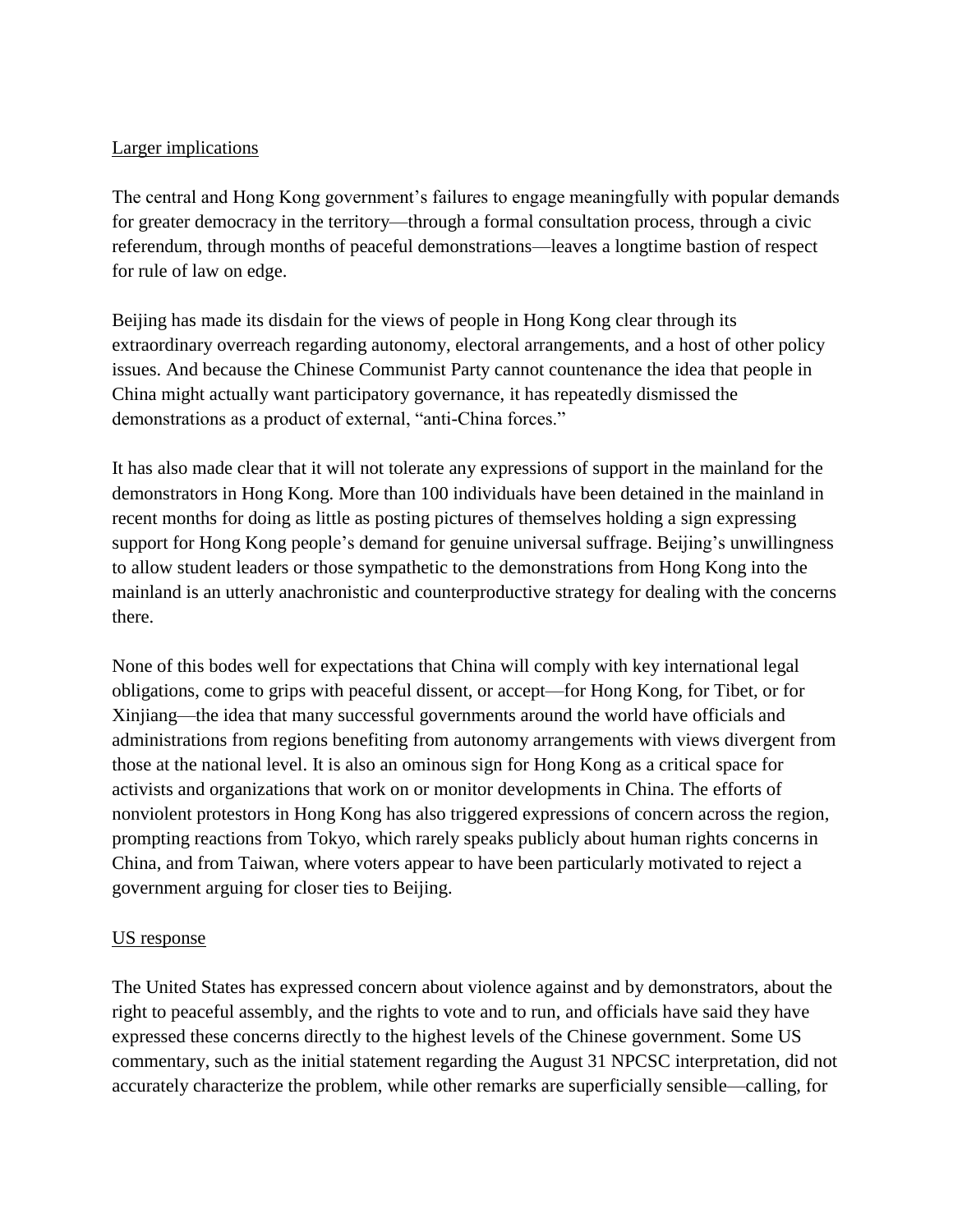example, that differences be addressed through peaceful dialogue—but seem to deny the reality that Hong Kong peoples' efforts to do just that have been ignored. President Obama's comments on Hong Kong while in Beijing were so calibrated as to be convoluted, and he and other US officials have repeated so frequently that the US has had no role in fomenting or sustaining the demonstrations that it seems more concerned in assuaging Beijing's irrational fears than in standing up robustly for democratic rights.

We believe the US' response to be factually accurate but functionally and diplomatically ineffective. It makes the mistake of focusing disproportionately on the reactions of the Chinese government while forgetting to demonstrate solidarity with those on the front lines of a struggle for democracy. It is appropriate to ask why President Obama could be so publicly restrained on the topics of elections and democracy in Beijing yet a few days later offer up extensive commentary and support on the same subject in Burma, and shortly after in Australia. One thinks about visible gestures of solidarity for democracy elsewhere—for example, US Assistant Secretary of State Victoria Nuland handing out bread to demonstrators in Maidan Square, American ambassadors observing elections (or expressing concerns about those elections' shortcomings) in other parts of Asia, or the US vociferously decrying the rollbacks of democratic rights in other parts of the world. Why not Hong Kong?

To be so reticent has three problematic consequences. It undermines the very purpose of the US-Hong Kong Policy Act, and it enables other governments, which for better or for worse take their cues on these issues from the US, to remain virtually silent. Arguably most problematic, it telegraphs to pro-democracy activists in Hong Kong and the mainland that they can likely only count on perfunctory support or recognition from the United States.

# Recommendations

Physically removing demonstrators from the streets of Hong Kong will do little to answer their underlying grievances, and arguably will serve to exacerbate them. Already tensions between protesters and police have risen to a breaking point. The most critical and urgent step the central and Hong Kong governments can take is to revisit the territory's undemocratic electoral arrangements and ensure that appropriate ones are fashioned—as required by article 45 of the Basic Law—"in light of the actual situation," where the majority favors genuine democracy. We urge that both take immediate action, including by developing a time-bound and detailed plan, to put into practice universal and equal suffrage. Both should ensure that any proposals for nominations for the 2017 chief executive elections conform to international human rights standards, including those set out in the ICCPR. Any committee established for nominating candidates for the elections should conform to such requirements.